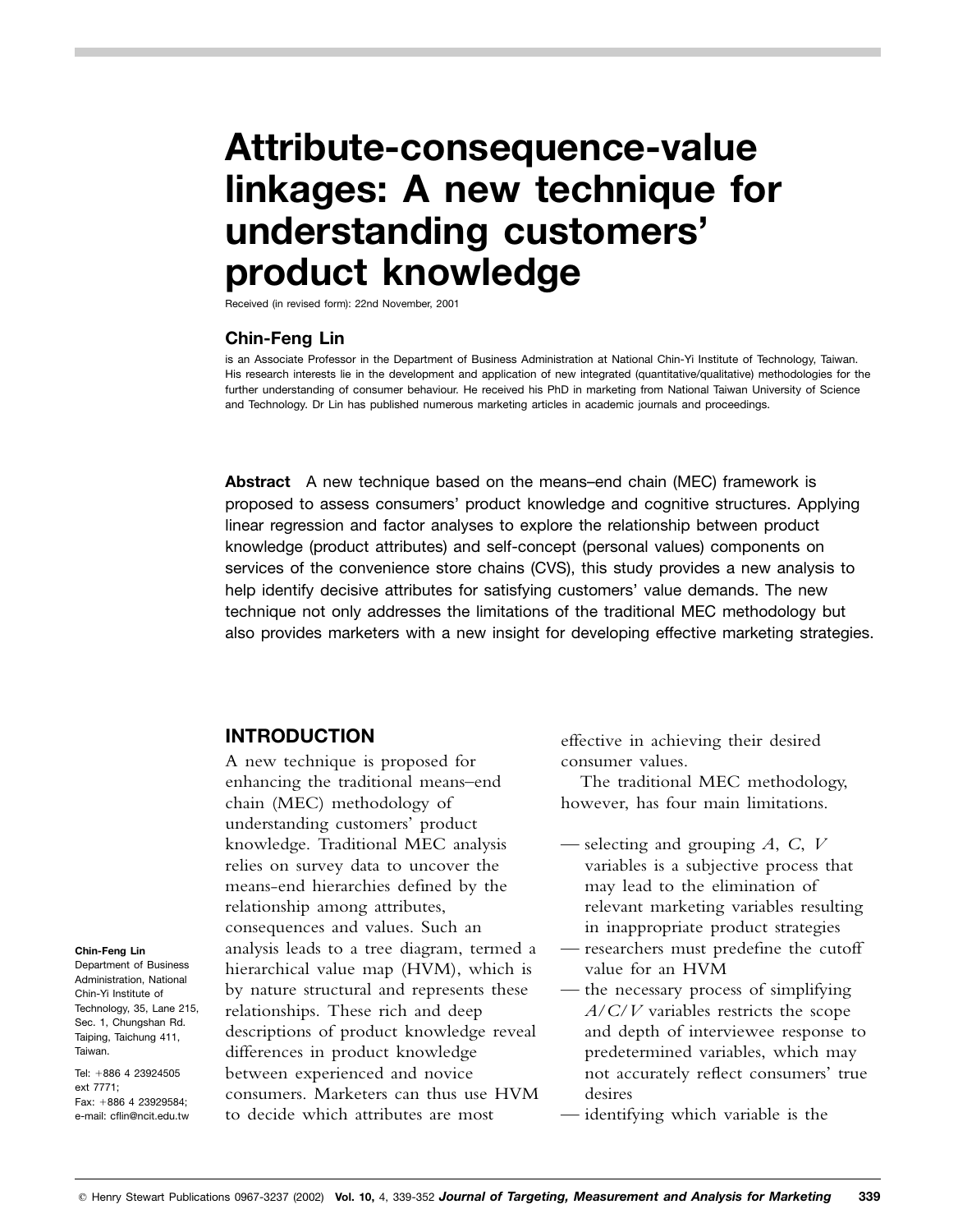attribute, consequence, or value is difficult, especially when the MEC methodology is applied to developing intangible product strategies.

A new technique that integrates MECs and statistical methods such as factor analysis and linear regression analysis can solve these limitations of the traditional MEC methodology. Such a method allows the marketer to identify the relative importance of different product attributes in achieving the values associated with consumer satisfaction. This expanded MEC methodology provides marketers with the relevant product information on a straightforward *A*-*C*-*V* line for developing effective marketing strategies. The purpose of this paper is twofold: to provide new insights into the *A*-*C*-*V* linkages and to propose a new methodology for developing and understanding related product strategies.

# **LITERATURE REVIEW**

#### **Attribute, consequence and value**

Among marketing literatures, the predominant approach to analysing product–consumer relevance is MEC analysis.<sup>1-7</sup> MECs are based on the taxonomy of consumer product knowledge involving three key concepts: product attributes (*A*), consequences (*C*) and values (*V*). The underlying idea is that product attributes are means for consumers to obtain desired ends, namely values through the consequences of those attributes.<sup>8,9</sup> In MEC theory, the key concepts are linked hierarchically in cognitive structures; that is, a product's attributes yield particular consequences upon product consumption.

*Attribute (A)*: product attributes can be regarded as varying along a continuum from the concrete to the abstract.

Concrete attributes, such as product model or price, can be viewed as relatively tangible product characteristics.<sup>10–12</sup> Abstract attributes, such as product brand or style, can be considered as non-pictorial distinguishing features. Abstractness, in this context, is defined as the inverse of how directly an attribute denotes particular objects or events, and is equated with the specificity–generality of terms and the subordination–superordination of category labels.13,14 Similarly, more abstract or superordinate category distinctions encompass larger, more general product groupings.

*Consequence (C)*: many articles emphasised only product attributes<sup>15,16</sup> or personal values; $^{17,18}$  only a few mention consequence variables. Consequence is what a consumer feels after consumption. The feeling can be positive or negative. That is, whether the post-consumption feeling can satisfy the consumers' desires that will affect consumer's willingness to repurchase the same product. Several researchers have used quality as a replacement of consequence, $19,20$  because quality can be thought of as a measure of a product upon consumption. In other words, quality can function as a consumption consequence.<sup>21,22</sup>

*Value (V)*: several customer-oriented researches indicated that the process by which consumers satisfy their value expectations could be used to build consumers' consumption and experience models. Marketers can use these models to clarify what consumers' recognition will be, where their product position can be, and how they can develop competitive product strategies.<sup>23,24</sup> In fact, consumers' cognitive structure uncover consumers' values.25–27

Personal value or characteristic classification in LOV, VALS2 and RVS are often used to develop effective marketing strategies. The following are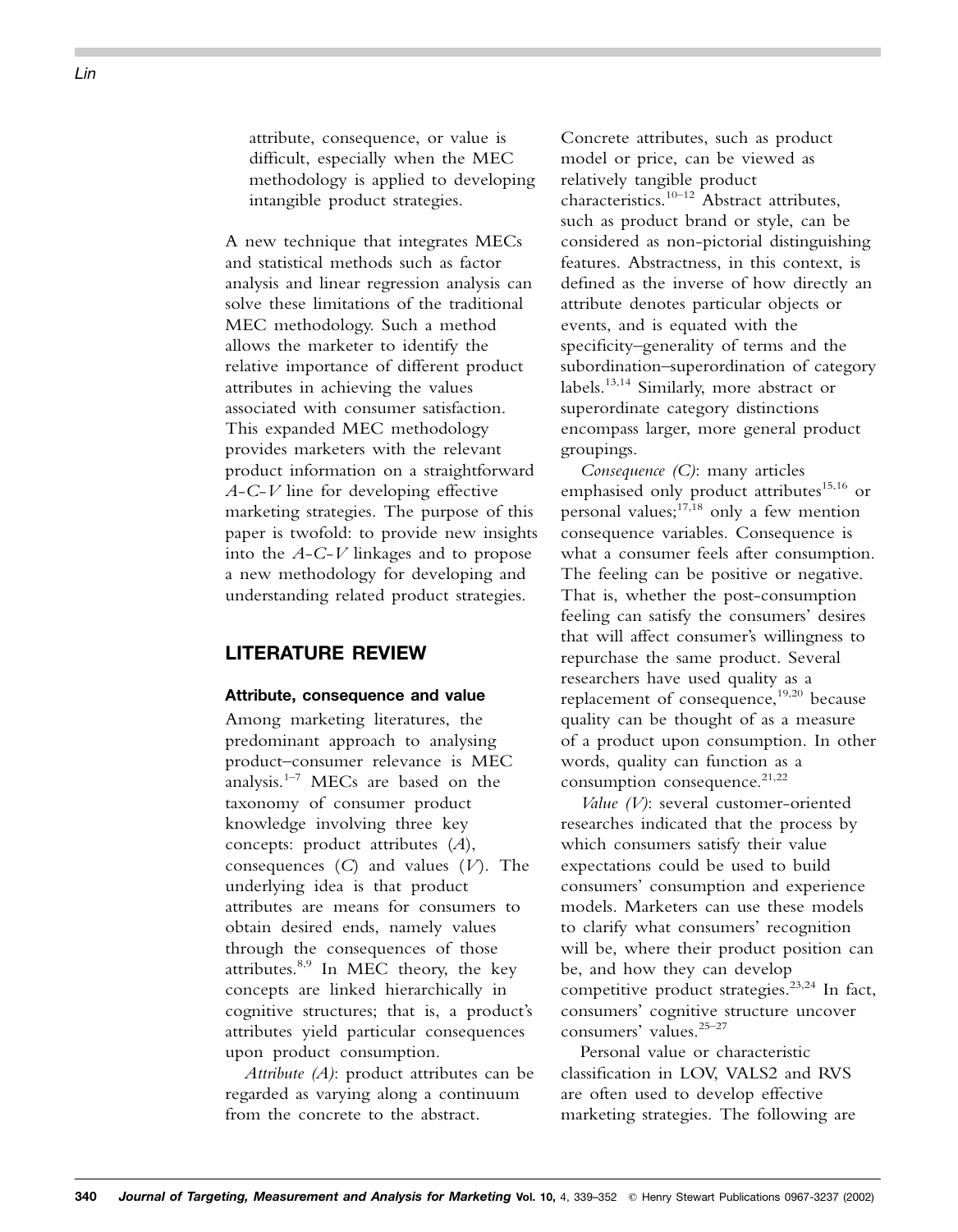the detailed descriptions of the three models.

Researchers<sup>28</sup> used a scale developed by Kahle and Kennedy<sup>29</sup> called 'List of Values' (LOV) to discuss marketers' norms. Results from canonical correlation analysis generally indicated that marketers' norms could be partly explained by personal values. An integrated methodology to identify segments in international markets based on consumer means–end chains was developed by Hofstede *et al*. <sup>30</sup> The methodology also utilised LOV to analyse consumers' value systems. The values used in the association pattern technique (APT) are those from the LOV inventory, $31$  that is, several researchers think nine 'value' items in LOV are suitable as variables of *A-C-V* linkages.

Several research firms have developed lifestyle classification systems. The most widely used is SRI Consulting's Values and Lifestyles (VALS2) typology.<sup>32,33</sup> VALS2 is a psychographic system that links demographics and purchase patterns with psychological attitudes. SRI, a consulting company in USA, uses VALS2 technique to differentiate eight types of American consumers, each representing a specific market segment with a distinctive behaviour and emotional make-up.

Marketers need to identify segmentation variables based on demographics, lifestyles and values. Personal values can be an important basis for segmentation, differing according to age, income, education, gender and social class. A popular methodology, Rokeach Value Survey (RVS) consists of 18 instrumental values and 18 terminal values. Instrumental values are the cognitive representations of 'preferred modes of conduct or behavior', such as independence or courage. Terminal values, on the other hand, represent

'preferred end states of being', such as happiness or freedom. $34$  Prakash $35$  further discussed women's segmentation by the value structure based mainly on the researches of Bartos,<sup>36,37</sup> Rokeach<sup>38</sup> and Coleman<sup>39</sup>

## **Improvements in MEC analysis**

New techniques for improving traditional MEC analysis and developing useful marketing strategies are presented as follows:

- APT technique: association pattern technique (APT) is a data collection procedure for compelling means–end chain segmentation approach.39,40 This method is built on a structured data collection approach derived from AB (attribute–benefit) and BV (benefit–value) matrices
- LVQ technique: learning vector quantisation  $(LVQ)^{41}$  is a predictive clustering technique that can be applied to whole means–end chains, as opposed to other specific characteristics
- CDA technique: cognitive differentiation analysis  $(CDA)^{42}$  can be used to identify the relationship of the pairwise preference or perception judgments to the attributes, consequences and values
	- graph theory and correspondence analysis: graph theory and correspondence analysis proposed by Valette-Florence and Rapacchi<sup>43</sup> allow marketers to comprehend how consumers translate the attributes of products into meaningful associations with respect to self-defining attitudes and values
	- HVCM technique: an integrated methodology based on cluster analysis and means–end chain method can be used to derive the hierarchical value cluster map (HVCM), which can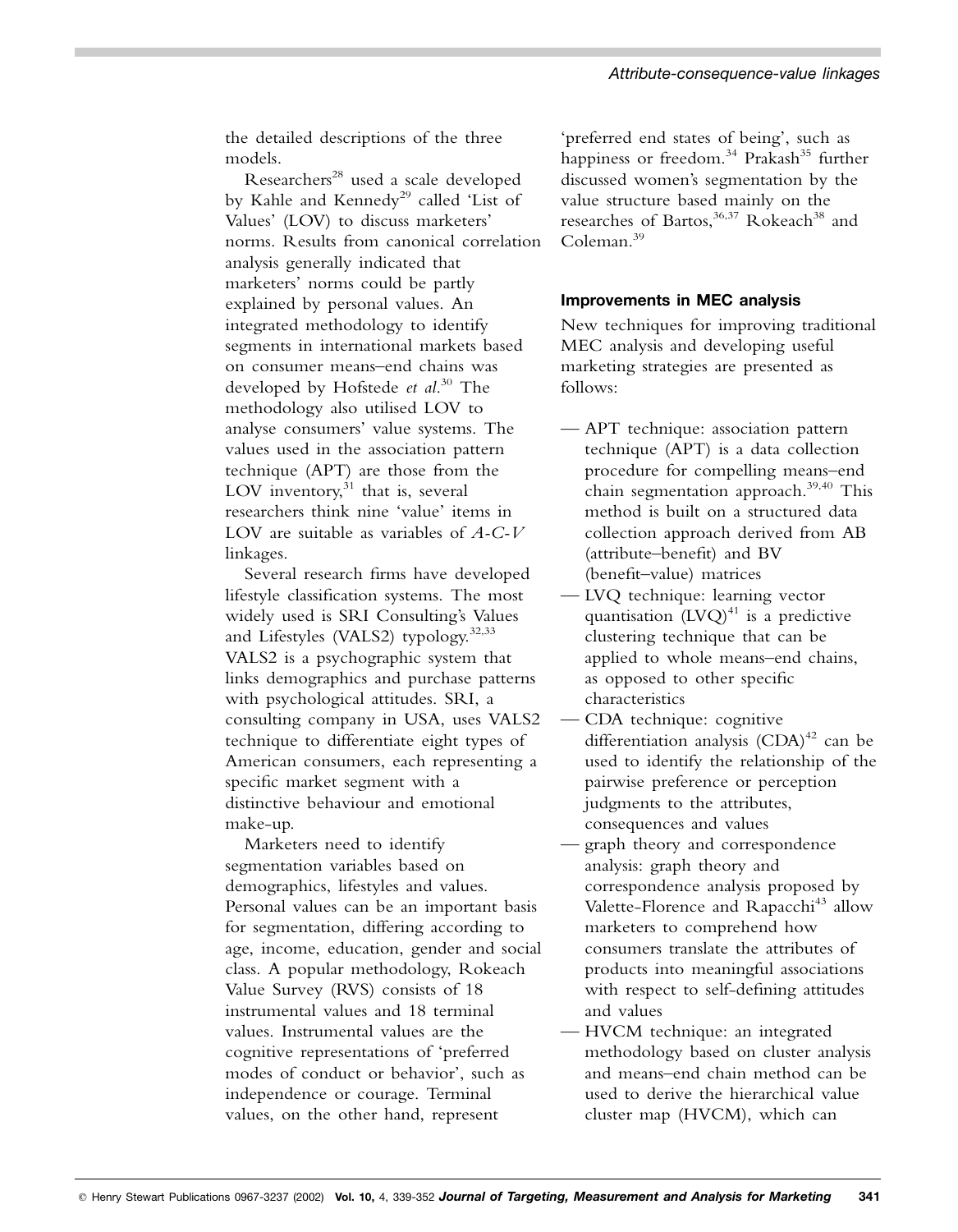handle and develop strategies for pricing, product differentiation, advertising and market segmentation<sup>44</sup>

other techniques: researchers<sup>45</sup> used the concepts of statistical graphics, graphical perception theory and graphics semiology to improve the design of HVM so the original data are presented more clearly. Moreover, Lin and Fu<sup>46</sup> utilised the mathematical model on deductive technique and flow chart to demonstrate how MEC's logic construction can be applied to computer programs for developing useful marketing strategies.

# **METHODOLOGY**

#### **Data collection**

In this study, data were collected by two approaches: first by conducting open one-on-one consumer interviews and secondly interviewing respondents using a structured questionnaire. The researcher investigated the top five convenience store (CVS) chains in Taiwan that offered various patterns of service and identified 39 service items. Based on those 39 service items, the researcher collected 100 valid samples of data by in-depth open interviews. The sample data are based on five questions designed to determine the following:

- what CVS services did you prefer during your purchase
- why did you prefer these services
- what are the consequences for you after experiencing these services
- what personal values did you satisfy after experiencing these services or consequences
- did you agree the relationship between attributes, consequences and values?

The researcher analysed the collected

data to understand all *A*, *C* and *V* variables of CVS. The survey results were summarised into 48 service items (attribute variables  $A_i$ ;  $i = 1...48$ ), 36 consequence variables  $(C_j; j = 1...36)$ and 22 value variables  $(V_k; k = 1...22)$ . Using the total 106 *A-C-V* variables as the base for the structural questionnaire with a Likert scale (scale: 1–7), 300 valid samples of data were gathered. The ratio of interviews was based on the ratio of stores of the top five CVS, located in the city, town and countryside. The top five CVS were 7-Eleven (2,248 stores), Family Mart (796 stores), Hi-Life (610 stores), OK (465 stores) and SJ Express (310 stores), which account for 80 per cent of total Taiwan CVS stores.

#### **Factor analysis**

Factor analysis in this research was conducted using the Varimax Method. Forty-eight attribute variables were classified into eight attribute factors (*AFm*;  $m = 1...8$ ) shown in Appendix 1, where the cutoff value of eigenvalue was greater than 1. The cumulative percentage of variance for attribute factor analysis was 68.7 per cent. The individual contributions of each factor are indicated in Appendix 1.

#### **Linear relations of** *A-C-Vs*

Multiple regression analysis is a general statistical technique used to analyse the relationship between a single dependent variable and several independent variables.<sup>47</sup> In this study, each consequence variable was a dependent variable and the attribute variables were regarded as independent variables. Multiple regression analysis was applied to analyse the consequence–attribute relations. The same process was used to identify the value–consequence relations. The linear relation was considered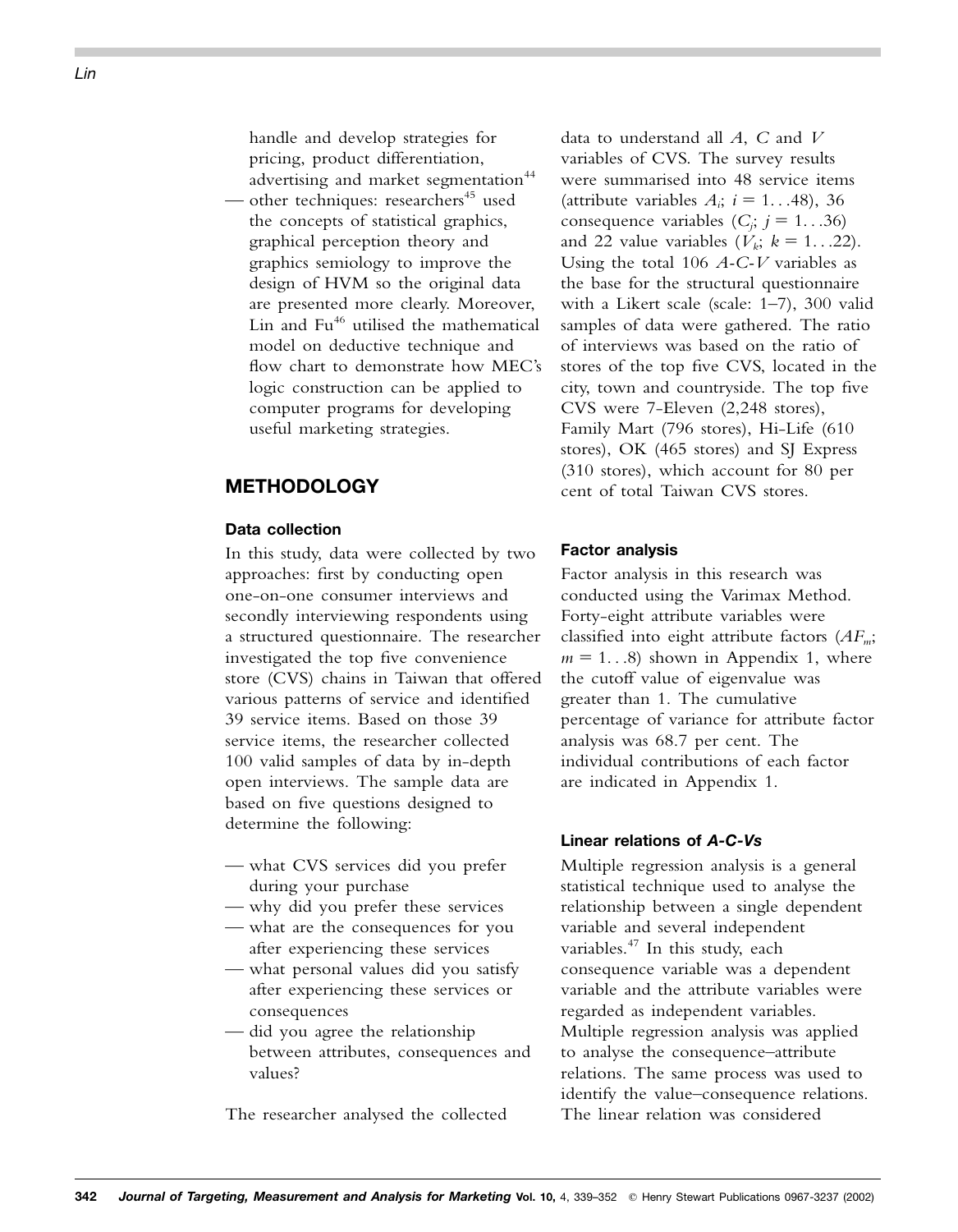significant when the *P*-value (using *T* test) of beta coefficients (regression coefficients) of the  $C_j$ - $A_i$ / $V_k$ - $C_j$  linear regression functions was less than 0.05. All significant linear relations were positive (the negative linear relations were eliminated) because marketers tend to focus on the positive consequences or value of buying and using products.<sup>48</sup> Tables 1 and 2 show the significant linear relations between *Cj -Ai* and between  $V_k$ - $C_j$ , respectively.

# **RESULTS**

## **Analysis of** *A-C***,** *C-V***,** *A-V* **linkages**

The number of *A-C-V* linkages (Tables 1 and 2) was used to measure the importance of a product's attributes. The more links each attribute could form with consequence variables and each consequence variable could form with value variables, the more important the product attributes or consequence were upon product consumption. The total number of *A-V* linkages was determined from each *A-C* and *C-V* linear relationship.

In Table 1, the figures in the '\*' column represent the total number of  $A_i$ - $C_j$  linkages. The figures in the  $'$ \*\*' column are the total number of  $C_j$ - $V_k$ linkages, when *Ai -Cj* linkages exist. Simultaneously, the figures in the '\*\*\*' column represent the total number of *Ai -Vk* linkages, when *A*, *C* and *V* variables are linked hierarchically. The figures in the '\*\*' and '\*\*\*' columns in Table 1 are summarised from Tables 1 and 2.

'Xerox-copy'(A01), for example, has a significant linear relationship with 'money-saving'(C01) (see Table 1). The figure '4' in row A01 and column C01 means that four value variables have significant linear relations with C01 variable (see Table 2). The figure '10' in

row A01 and column '\*' means that ten consequence variables have significant linear relations with variable A01. These ten consequence variables have significant linear relations with 22 value variables (summing the figures in row A01) shown in row A01 and column '\*\*' of Table 1. The figures in column "\*\*\*\*" and row A01 indicate the number of significant linear relationships between the ten consequence variables and their linking value variables, but do not compute repeatedly those value variables. In other words, 15 rather than 22 value variables have significant linear relations with variable A01.

The number of times a single product attribute can link consequences and values is positively related to the strength or weakness of consumers' value satisfaction upon consumption. For example, linked with 11 consequence variables 'photo booth' (A15) is an important product attribute, which can attain a consumer's positive cognition (see Table 1, column '\*'). 'Fun' (C32), which linked with 17 value variables, can be regarded as a significant means to achieving consumers' desired ends. What marketers really care about, however, is how to design a product that satisfies consumers' value demands. Of particular importance is identifying product attributes that can yield particular consequences upon consumption, which contributes an analysis to the value of consumer satisfaction. In this research, 'mail-order service' (A09) and 'photo booth' (A15), which both linked 19 value variables hierarchically (see Table 1, column '\*\*\*'), are most important product attributes to satisfy consumer wants. Therefore, marketers can use the information provided in Tables 1 and 2 to identify the attributes that will help them achieve the desired consumer values and develop the appropriate product strategies.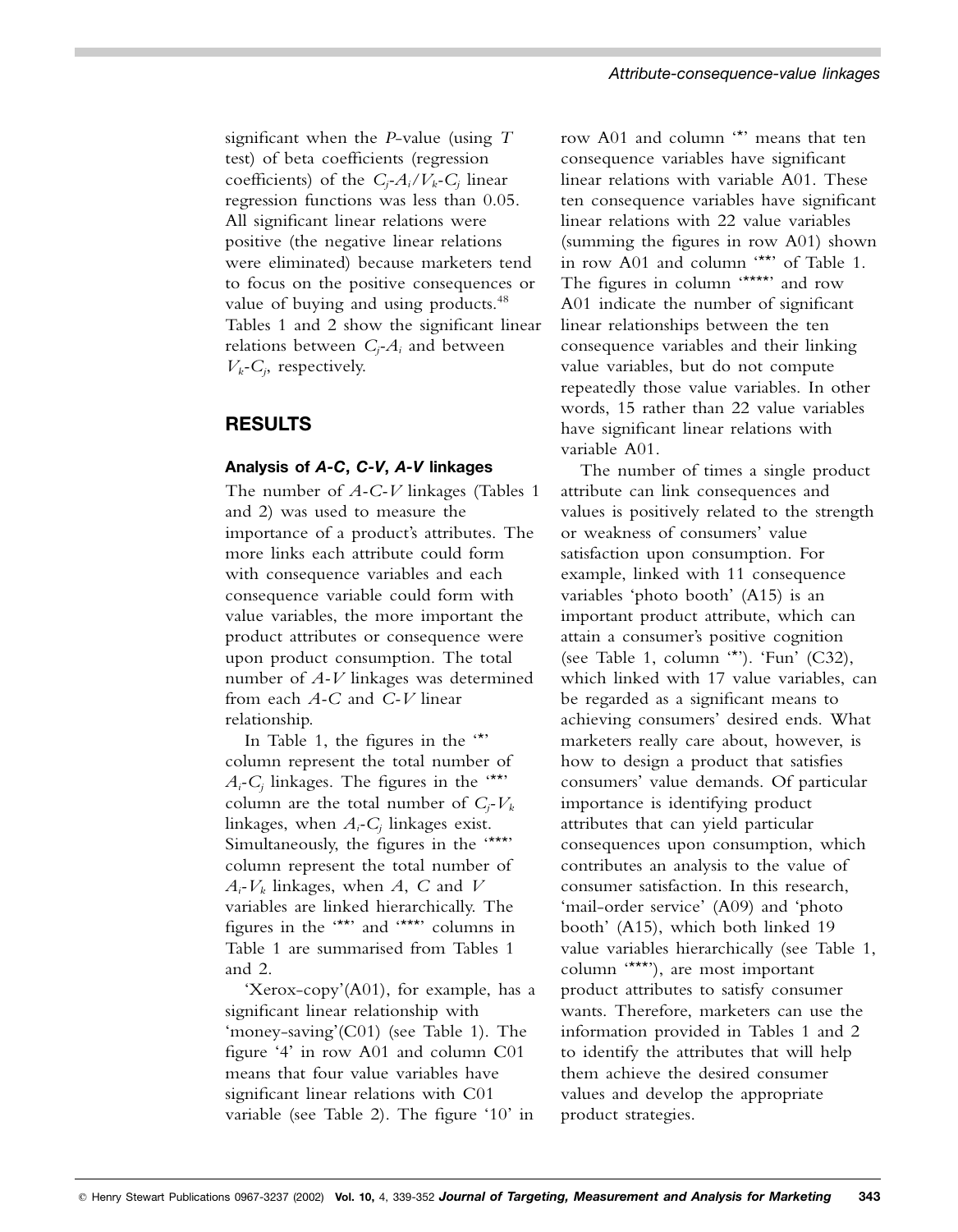|     |                |                |              |                |                |                  |                  |                |                |   |                  |                  |            |   |              |    |                |                |                |                  |   |                |    |   |   |                |   |    |   |   | No. C01 C02 C03 C04 C05 C06 C07 C08 C09 C10 C11 C12 C13 C14 C15 C16 C17 C18 C19 C20 C21 C22 C23 C24 C25 C26 C27 C28 C29 C30 C31 C32 C33 C34 C35 C36 | $\ast$          | $***$            | ***              |
|-----|----------------|----------------|--------------|----------------|----------------|------------------|------------------|----------------|----------------|---|------------------|------------------|------------|---|--------------|----|----------------|----------------|----------------|------------------|---|----------------|----|---|---|----------------|---|----|---|---|-----------------------------------------------------------------------------------------------------------------------------------------------------|-----------------|------------------|------------------|
| A01 | $\overline{4}$ |                |              |                |                |                  |                  |                |                |   |                  | $\boldsymbol{0}$ |            | 1 | $\mathbf{0}$ |    |                | 2              |                |                  |   | $\overline{4}$ | -1 | 1 |   | $\mathbf{3}$   | 6 |    |   |   |                                                                                                                                                     | 10              | 22               | 15               |
| A02 |                |                |              |                |                |                  |                  |                |                |   |                  |                  |            |   |              |    |                |                |                |                  |   |                |    |   |   |                |   |    |   |   |                                                                                                                                                     | $\bf{0}$        | $\boldsymbol{0}$ | $\bf{0}$         |
| A03 |                |                |              |                |                |                  |                  |                |                |   | $\boldsymbol{0}$ |                  | 6          |   |              |    | $\overline{7}$ |                |                |                  |   |                |    |   |   |                |   |    |   |   |                                                                                                                                                     | $\mathbf{3}$    | 13               | 10               |
| A04 |                |                |              |                |                |                  |                  |                |                |   |                  |                  |            |   |              |    |                |                |                |                  |   |                |    |   |   |                |   |    |   |   |                                                                                                                                                     | $\bf{0}$        | $\boldsymbol{0}$ | $\bf{0}$         |
| A05 |                |                |              |                |                |                  |                  |                |                |   |                  |                  |            |   |              |    |                | $\overline{2}$ |                |                  |   |                |    |   |   |                |   |    |   | 5 | 5                                                                                                                                                   | $\mathfrak{Z}$  | 12               | 11               |
| A06 |                |                |              |                |                |                  |                  |                |                |   |                  |                  |            |   |              |    |                |                |                |                  |   |                |    |   |   |                |   |    |   |   |                                                                                                                                                     | $\bf{0}$        | $\boldsymbol{0}$ | $\mathbf{0}$     |
| A07 |                |                |              |                |                |                  |                  |                |                |   |                  |                  |            |   |              |    |                |                |                |                  |   |                |    |   |   |                |   |    |   |   |                                                                                                                                                     | $\bf{0}$        | $\mathbf{0}$     | $\mathbf{0}$     |
| A08 |                |                |              | $\mathbf{0}$   |                |                  |                  |                |                |   |                  |                  |            |   |              |    |                |                | $\overline{4}$ | $\boldsymbol{0}$ |   |                |    |   |   |                |   |    |   |   |                                                                                                                                                     | $\mathfrak{Z}$  | 4                | $\overline{4}$   |
| A09 | $\overline{4}$ | $\mathbf{0}$   | $\mathbf{0}$ |                | 2              |                  |                  |                |                |   |                  |                  |            |   |              |    |                |                |                |                  |   | $\overline{4}$ |    |   |   | $\overline{3}$ |   | 17 |   |   |                                                                                                                                                     | $7\phantom{.0}$ | 30               | <sup>19</sup>    |
| A10 |                |                |              |                |                |                  |                  |                |                |   |                  |                  |            |   |              |    |                |                |                |                  |   | $\overline{4}$ |    |   |   |                |   |    |   | 5 |                                                                                                                                                     | $\sqrt{2}$      | 9                | 8                |
| A11 |                |                |              | $\overline{0}$ |                |                  | $\boldsymbol{0}$ |                |                |   |                  |                  |            |   |              |    |                |                |                |                  | 1 |                |    |   | 3 |                |   |    |   |   |                                                                                                                                                     | $\overline{4}$  | 4                | $\mathbf{3}$     |
| A12 |                |                |              |                |                |                  |                  |                |                |   |                  |                  |            |   |              |    |                |                |                |                  |   |                |    |   |   |                |   |    |   |   |                                                                                                                                                     | $\mathbf{1}$    |                  |                  |
| A13 |                |                |              |                | $\overline{2}$ |                  |                  |                |                |   |                  |                  |            |   |              |    |                |                |                |                  |   |                |    |   |   |                |   |    |   |   |                                                                                                                                                     |                 | 2                | $\overline{2}$   |
| A14 |                |                |              |                |                |                  | $\overline{0}$   |                |                |   |                  |                  |            |   |              |    |                |                |                |                  |   |                |    |   |   |                |   |    |   |   |                                                                                                                                                     |                 | $\boldsymbol{0}$ | $\overline{0}$   |
| A15 |                | $\overline{0}$ | $\bf{0}$     |                |                | $\bf{0}$         |                  |                |                |   | $\overline{0}$   | $\boldsymbol{0}$ | 6          |   | $\mathbf{0}$ |    |                |                |                |                  |   | $\overline{4}$ | -1 |   |   |                |   | 17 |   |   |                                                                                                                                                     | 11              | 29               | 19               |
| A16 |                |                |              |                |                |                  |                  |                |                |   |                  |                  |            |   |              |    |                |                |                |                  |   |                |    |   |   |                |   |    |   |   |                                                                                                                                                     | $\bf{0}$        | $\boldsymbol{0}$ | $\bf{0}$         |
| A17 | $\overline{4}$ |                |              |                |                |                  |                  | $\overline{2}$ | $\overline{0}$ |   |                  |                  |            |   |              |    |                |                |                |                  |   |                |    |   |   |                |   |    | 9 |   | 5                                                                                                                                                   | $\mathfrak{S}$  | 20               | 14               |
| A18 |                |                |              |                |                | $\boldsymbol{0}$ |                  |                |                |   |                  |                  |            |   |              |    |                |                |                |                  |   |                |    |   | 3 |                |   |    |   |   |                                                                                                                                                     | 5               | 6                | 6                |
| A19 |                |                |              |                |                |                  |                  |                |                |   |                  |                  |            |   |              |    |                |                |                |                  |   |                |    |   |   |                |   |    |   |   |                                                                                                                                                     | $\bf{0}$        | $\overline{0}$   | $\mathbf{0}$     |
| A20 |                |                |              |                |                |                  |                  |                |                |   |                  |                  |            |   |              |    |                |                |                |                  |   |                |    |   |   |                |   |    |   |   |                                                                                                                                                     | $\bf{0}$        | $\theta$         | $\bf{0}$         |
| A21 |                |                |              |                | 2              |                  |                  |                |                |   |                  |                  |            |   |              |    |                |                |                |                  |   |                |    |   |   |                |   |    |   |   |                                                                                                                                                     | $\overline{c}$  | 3                | $\overline{3}$   |
| A22 |                |                |              | $\overline{0}$ |                |                  |                  |                |                |   |                  |                  |            |   |              |    |                |                |                |                  |   |                |    |   |   |                |   |    |   |   |                                                                                                                                                     |                 | $\boldsymbol{0}$ | $\boldsymbol{0}$ |
| A23 |                |                |              |                |                |                  |                  |                |                |   |                  |                  |            |   |              | -1 |                |                | $\overline{4}$ |                  |   |                |    |   |   |                |   |    |   |   |                                                                                                                                                     | $\overline{c}$  | 5                | $\sqrt{5}$       |
| A24 |                |                |              | $\bf{0}$       | 2              |                  |                  |                |                | 9 |                  |                  | $\sqrt{6}$ |   |              |    |                |                |                |                  |   |                |    |   |   |                |   |    |   |   |                                                                                                                                                     | 5 <sup>5</sup>  | $18\,$ $12$      |                  |

#### **Table 1:** Profile of each  $A_i$ -C<sub>J</sub> linkage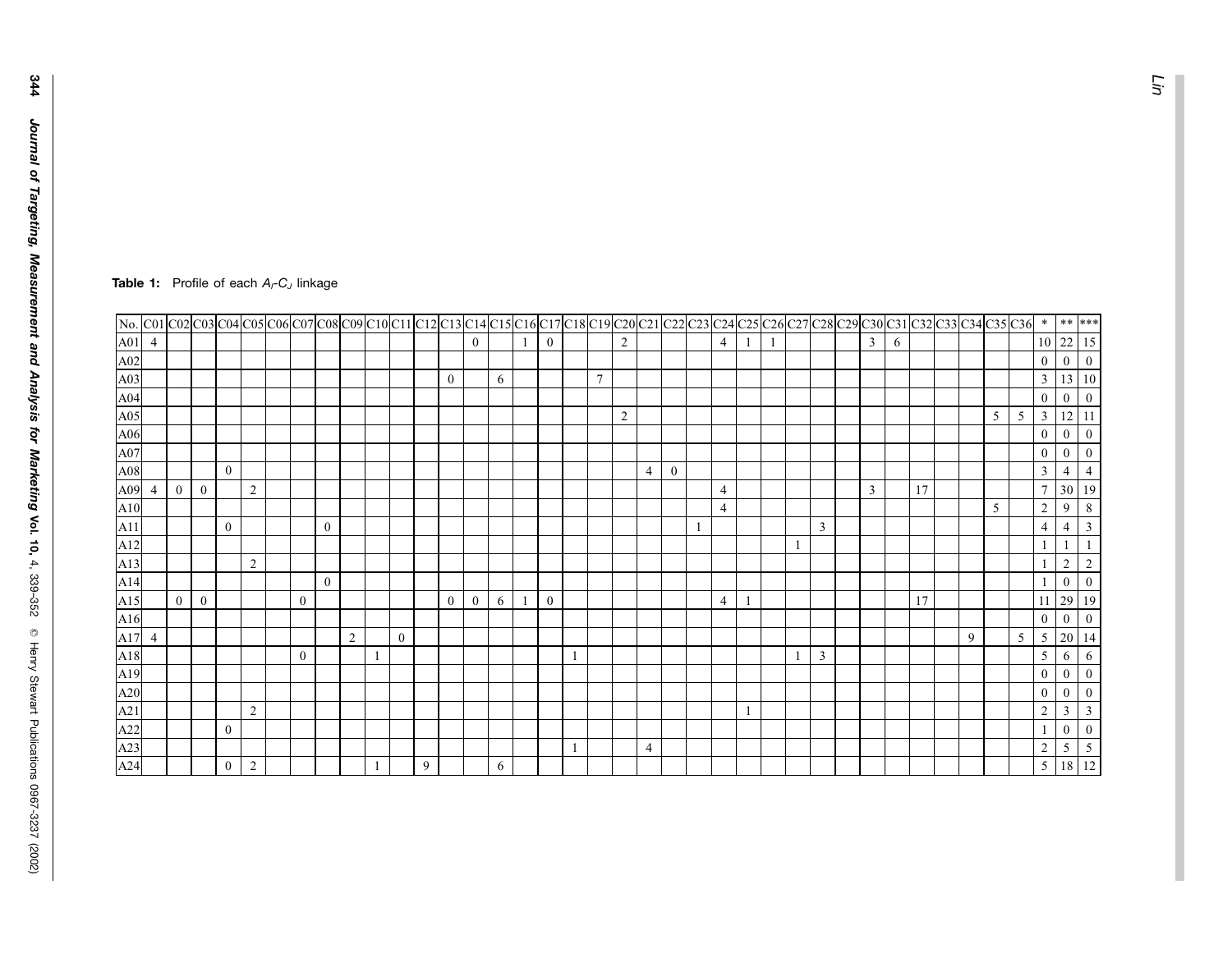Ô

Henry Stewart

| A25                                                                |                |                |                |              |                |   |                  |                  |                |   |              |                |                  |               |   |                |          |                |                |                |                  |              |                |          |                |   | 3              |                  |                |               |                |                |   |   | 1                | $\mathbf{3}$                      | $\overline{3}$          |
|--------------------------------------------------------------------|----------------|----------------|----------------|--------------|----------------|---|------------------|------------------|----------------|---|--------------|----------------|------------------|---------------|---|----------------|----------|----------------|----------------|----------------|------------------|--------------|----------------|----------|----------------|---|----------------|------------------|----------------|---------------|----------------|----------------|---|---|------------------|-----------------------------------|-------------------------|
| A26                                                                | $\overline{4}$ |                |                |              |                |   |                  |                  |                |   |              |                |                  |               |   |                |          |                |                |                |                  |              |                |          |                |   |                |                  |                |               |                |                |   |   |                  | $\overline{4}$                    | $\overline{4}$          |
|                                                                    |                |                |                |              |                |   |                  | $\mathbf{0}$     |                |   | $\mathbf{0}$ |                | $\boldsymbol{0}$ |               |   |                |          |                |                |                |                  | $\mathbf{1}$ |                |          |                | 1 |                | $\boldsymbol{0}$ |                |               |                |                |   |   | 6                | $\overline{2}$                    | $\overline{2}$          |
| $\frac{\text{A27}}{\text{A28}}$                                    |                |                |                |              |                |   |                  |                  |                |   |              |                |                  |               |   |                |          |                |                |                |                  |              |                |          |                |   |                |                  |                |               |                |                |   |   | $\boldsymbol{0}$ | $\overline{0}$                    | $\boldsymbol{0}$        |
|                                                                    |                |                |                |              |                |   | $\mathbf{0}$     |                  |                |   |              |                |                  |               |   |                |          |                |                |                |                  |              |                |          |                |   |                |                  |                |               |                |                |   |   | $\mathbf{1}$     | $\overline{0}$                    | $\bf{0}$                |
|                                                                    |                |                |                |              |                |   |                  |                  |                |   |              |                |                  |               |   |                |          |                |                |                |                  |              |                |          |                |   |                |                  |                |               |                |                |   |   | $\bf{0}$         | $\overline{0}$                    | $\bf{0}$                |
| $\frac{\text{A29}}{\text{A30}}$<br>$\frac{\text{A30}}{\text{A31}}$ |                |                |                |              |                |   |                  | $\mathbf{0}$     |                |   |              |                |                  |               |   |                |          |                |                |                |                  |              |                |          |                |   |                |                  |                |               | 3              |                |   |   | $\sqrt{2}$       | $\mathbf{3}$                      | $\overline{\mathbf{3}}$ |
| $\frac{\text{A32}}{\text{A33}}$                                    |                |                |                |              |                |   |                  |                  |                |   |              |                |                  |               |   |                |          |                |                |                | $\bf{0}$         |              |                |          |                |   |                |                  |                |               |                |                |   |   | $\mathbf{1}$     | $\mathbf{0}$                      | $\bf{0}$                |
|                                                                    |                |                |                |              |                | 5 |                  | $\boldsymbol{0}$ |                |   |              |                |                  |               |   |                |          |                |                |                |                  |              |                |          |                |   |                |                  |                |               |                |                |   |   | $\sqrt{2}$       | 5 <sup>5</sup>                    | $\mathfrak{S}$          |
| A34                                                                |                |                |                | $\bf{0}$     |                | 5 |                  |                  |                |   | $\mathbf{0}$ | 9              |                  |               |   |                |          |                |                |                |                  |              |                |          |                |   |                |                  |                |               |                |                |   |   | $\sqrt{5}$       | $15 \overline{\smash{\big)}\ 13}$ |                         |
| $\frac{\mathbf{A35}}{\mathbf{A36}}$                                |                |                |                | $\bf{0}$     |                |   |                  |                  |                |   |              |                |                  |               |   |                |          |                |                |                | $\bf{0}$         |              |                |          |                |   |                |                  |                |               |                |                |   |   | $\sqrt{2}$       | $\mathbf{0}$                      | $\boldsymbol{0}$        |
|                                                                    |                |                |                |              |                |   |                  |                  |                |   |              |                |                  |               |   |                |          |                |                |                | $\boldsymbol{0}$ |              |                |          |                |   |                |                  |                |               |                | 9              |   |   | $\sqrt{2}$       | 9                                 | $\overline{9}$          |
| A37                                                                |                |                |                |              |                | 5 |                  |                  |                |   |              |                |                  |               |   |                |          |                |                |                |                  |              |                |          |                |   |                |                  |                |               |                |                |   |   | $\mathbf{1}$     | 5                                 | $\mathfrak{S}$          |
| A38                                                                |                |                |                |              |                |   |                  |                  |                |   |              |                |                  |               | 6 |                |          |                |                |                |                  |              |                |          |                |   |                |                  |                |               |                |                |   |   | $\mathbf{1}$     | 6                                 | 6                       |
| A39                                                                |                |                |                |              |                |   |                  |                  |                |   |              |                |                  |               |   |                | $\bf{0}$ |                |                |                |                  | $\mathbf{1}$ | $\overline{4}$ |          |                |   |                | $\bf{0}$         |                |               |                |                |   |   | $\overline{4}$   | 5                                 | $\overline{5}$          |
| A40                                                                | $\overline{4}$ |                |                |              |                | 5 |                  |                  |                |   | $\bf{0}$     |                |                  |               |   |                |          |                |                |                |                  |              |                |          |                | 1 |                |                  |                |               |                |                |   |   | $\mathfrak{S}$   | 11                                | $7\phantom{.0}$         |
| A41                                                                |                |                |                |              | 2              |   | $\boldsymbol{0}$ |                  |                |   |              |                |                  |               |   |                |          |                |                |                |                  |              | $\overline{4}$ |          |                |   |                | $\bf{0}$         |                |               |                |                |   |   | 6                | 8                                 | $\epsilon$              |
| A42                                                                |                |                |                |              |                |   |                  |                  |                |   |              |                | $\boldsymbol{0}$ |               |   |                |          |                |                |                |                  |              |                |          |                |   |                |                  |                |               |                |                |   |   | $\mathbf{1}$     | $\overline{0}$                    | $\bf{0}$                |
| A43                                                                |                | $\overline{0}$ |                |              |                |   |                  |                  | $\overline{c}$ |   |              |                |                  |               |   |                |          |                |                |                |                  |              |                |          |                |   |                |                  |                |               |                |                |   | 5 | $\overline{3}$   | $\overline{7}$                    | 6                       |
| A44                                                                |                |                |                | $\mathbf{0}$ |                |   |                  |                  |                |   |              |                |                  |               |   |                |          |                |                |                |                  |              |                |          |                |   |                | $\boldsymbol{0}$ |                |               | 3              |                |   |   | $\mathfrak{Z}$   | 3                                 | $\overline{\mathbf{3}}$ |
| A45                                                                |                |                |                |              |                |   |                  |                  |                |   |              |                |                  |               |   |                |          |                |                |                | $\bf{0}$         |              |                |          |                |   |                |                  |                |               |                |                |   |   | $\mathbf{1}$     | $\overline{0}$                    | $\mathbf{0}$            |
| A46                                                                |                |                | $\overline{0}$ |              |                |   | $\boldsymbol{0}$ |                  |                |   |              |                |                  |               |   |                |          |                | $\sqrt{2}$     |                |                  |              |                |          |                |   |                |                  |                |               |                |                |   |   | $\mathfrak{Z}$   | $\overline{c}$                    | $\overline{2}$          |
| A47                                                                |                |                |                | $\bf{0}$     |                |   |                  |                  |                |   |              |                |                  |               |   |                |          |                |                |                |                  |              |                |          |                |   |                |                  |                |               |                |                |   | 5 | $\sqrt{2}$       | 5 <sup>5</sup>                    | $\overline{5}$          |
| A48                                                                |                |                |                |              |                |   |                  |                  |                |   |              |                |                  |               |   |                |          |                |                |                |                  |              |                |          |                |   |                |                  |                |               |                |                |   |   | $\bf{0}$         | $\overline{0}$                    | $\boldsymbol{0}$        |
| $\ast$                                                             |                | $\overline{3}$ | $\overline{3}$ | 8            | 5 <sub>l</sub> |   | 5                |                  | $\overline{c}$ | 3 | 4            | $\overline{2}$ | 4                | $\mathcal{L}$ |   | $\overline{2}$ | 3        | $\overline{2}$ | $\overline{3}$ | $\overline{2}$ | 5                | 3            | 6              | $\Delta$ | $\overline{2}$ |   | $\overline{3}$ | $\overline{A}$   | $\overline{2}$ | $\mathcal{D}$ | $\overline{2}$ | $\overline{2}$ | 2 |   |                  | 4 119 271 216                     |                         |

Notes: The figures in this Table show that the row attribute variable has a significant linear relationship with the column consequence variable and the total number of consequence-value linkage (see Table 2).

\*: Total number of *Ai -Cj* linkages;

\*\*: Total number of  $C_j$ - $V_k$  linkages when  $A_i$ - $C_j$  linkages exist.

 $^{\ast\ast\ast}$ : Total number of  $A_i\text{-}V_k$  linkages, when  $A$ , C, and  $V$  variables are linked hierarchically.

*A*: Attribute variables; *C*: Consequence variables; *V*: Value variables.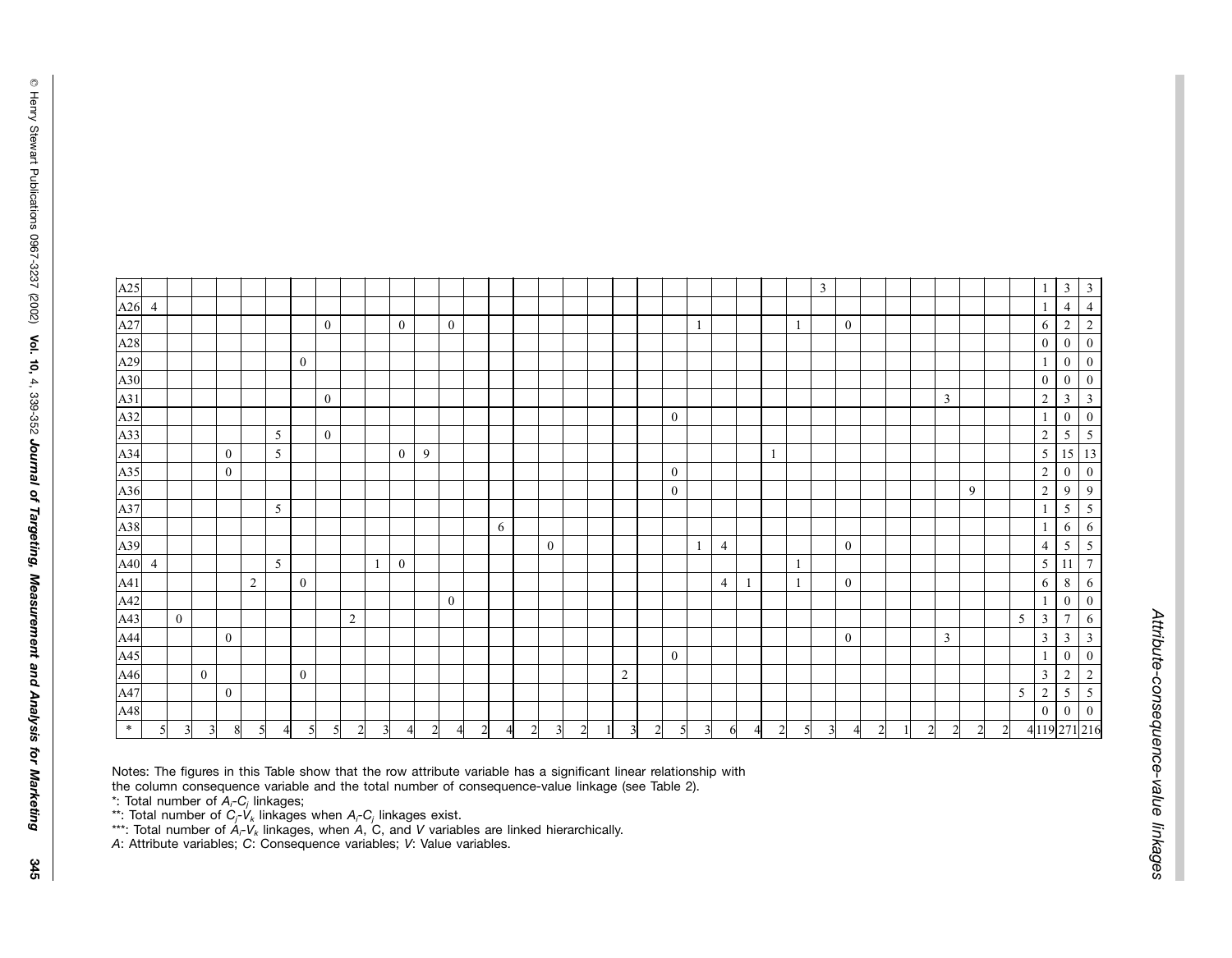| No.                        |                |              |        |            |                |         |            |                |                |                |        |                 |                | V01 V02 V03 V04 V05 V06 V07 V08 V09 V10 V11 V12 V13 V14 | V15 V16    |         |                |            |                | V <sub>17</sub> V <sub>18</sub> V <sub>19</sub> V <sub>20</sub> V <sub>21</sub> V <sub>22</sub> |                |                | Total            |
|----------------------------|----------------|--------------|--------|------------|----------------|---------|------------|----------------|----------------|----------------|--------|-----------------|----------------|---------------------------------------------------------|------------|---------|----------------|------------|----------------|-------------------------------------------------------------------------------------------------|----------------|----------------|------------------|
| $\mathop{\rm C}\nolimits1$ |                |              |        |            |                |         |            |                |                |                |        |                 |                | $\ast$                                                  | $\ast$     | $\ast$  | $\ast$         |            |                |                                                                                                 |                |                | $\overline{4}$   |
| $\rm C2$                   |                |              |        |            |                |         |            |                |                |                |        |                 |                |                                                         |            |         |                |            |                |                                                                                                 |                |                | $\boldsymbol{0}$ |
| $\rm{C3}$                  |                |              |        |            |                |         |            |                |                |                |        |                 |                |                                                         |            |         |                |            |                |                                                                                                 |                |                | $\boldsymbol{0}$ |
| C4                         |                |              |        |            |                |         |            |                |                |                |        |                 |                |                                                         |            |         |                |            |                |                                                                                                 |                |                | $\boldsymbol{0}$ |
| $\rm{C}5$                  |                |              |        |            |                | $\ast$  | $\ast$     |                |                |                |        |                 |                |                                                         |            |         |                |            |                |                                                                                                 |                |                | $\sqrt{2}$       |
| C6                         |                |              |        |            |                |         |            |                |                |                |        |                 | $\ast$         | $\ast$                                                  | $\ast$     | $\ast$  |                | $\ast$     |                |                                                                                                 |                |                | $\sqrt{5}$       |
| $\mathbf{C}7$              |                |              |        |            |                |         |            |                |                |                |        |                 |                |                                                         |            |         |                |            |                |                                                                                                 |                |                | $\boldsymbol{0}$ |
| $\mbox{C}8$                |                |              |        |            |                |         |            |                |                |                |        |                 |                |                                                         |            |         |                |            |                |                                                                                                 |                |                | $\boldsymbol{0}$ |
| C9                         |                |              |        | $\ast$     |                |         |            |                |                |                |        |                 |                |                                                         |            |         |                | $\ast$     |                |                                                                                                 |                |                | $\sqrt{2}$       |
| C10                        |                |              |        |            |                |         |            |                |                |                |        |                 |                |                                                         | $\ast$     |         |                |            |                |                                                                                                 |                |                | $\mathbf{1}$     |
| C11                        |                |              |        |            |                |         |            |                |                |                |        |                 |                |                                                         |            |         |                |            |                |                                                                                                 |                |                | $\boldsymbol{0}$ |
| C12                        | $\ast$         |              | $\ast$ |            |                |         | $\ast$     | $\ast$         | $\ast$         |                | $\ast$ |                 |                |                                                         |            | $\ast$  |                |            |                |                                                                                                 | $\ast$         | $\ast$         | $\overline{9}$   |
| C13                        |                |              |        |            |                |         |            |                |                |                |        |                 |                |                                                         |            |         |                |            |                |                                                                                                 |                |                | $\boldsymbol{0}$ |
| $\rm C14$                  |                |              |        |            |                |         |            |                |                |                |        |                 |                |                                                         |            |         |                |            |                |                                                                                                 |                |                | $\boldsymbol{0}$ |
| C15                        |                | $\ast$       |        |            |                |         | $\ast$     |                | $\ast$         | $\ast$         |        |                 |                |                                                         |            | $\ast$  |                | $\ast$     |                |                                                                                                 |                |                | $\sqrt{6}$       |
| ${\rm C}16$                |                |              |        |            |                |         |            |                |                |                |        |                 |                |                                                         |            | $\ast$  |                |            |                |                                                                                                 |                |                | $\mathbf{1}$     |
| C17                        |                |              |        |            |                |         |            |                |                |                |        |                 |                |                                                         |            |         |                |            |                |                                                                                                 |                |                | $\boldsymbol{0}$ |
| C18                        |                |              |        |            |                |         |            |                |                |                |        |                 |                |                                                         |            | $\ast$  |                |            |                |                                                                                                 |                |                | $\mathbf{1}$     |
| C19                        |                |              |        |            |                |         |            |                |                | $\ast$         | $\ast$ | $\ast$          | $\ast$         |                                                         |            |         |                | $\ast$     | $\ast$         | $\ast$                                                                                          |                |                | $\boldsymbol{7}$ |
| $\rm C20$                  |                |              |        |            |                |         |            |                |                |                |        |                 |                | $\ast$                                                  | $\ast$     |         |                |            |                |                                                                                                 |                |                | $\sqrt{2}$       |
| C21                        |                |              |        |            |                |         |            |                |                |                | $\ast$ |                 |                |                                                         |            |         |                |            | $\ast$         | $\ast$                                                                                          | $\ast$         |                | $\overline{4}$   |
| C22                        |                |              |        |            |                |         |            |                |                |                |        |                 |                |                                                         |            |         |                |            |                |                                                                                                 |                |                | $\boldsymbol{0}$ |
| C <sub>23</sub>            |                |              |        |            |                |         |            |                |                |                |        | $\ast$          |                |                                                         |            |         |                |            |                |                                                                                                 |                |                | $\mathbf{1}$     |
| C <sub>24</sub>            |                |              |        |            |                | $\ast$  | $\ast$     | $\ast$         |                |                |        |                 | $\ast$         |                                                         |            |         |                |            |                |                                                                                                 |                |                | $\overline{4}$   |
| C <sub>25</sub>            | $\ast$         |              |        |            |                |         |            |                |                |                |        |                 |                |                                                         |            |         |                |            |                |                                                                                                 |                |                | $\mathbf{1}$     |
| $\rm C26$                  |                |              |        |            |                |         |            |                |                |                |        |                 |                | $\ast$                                                  |            |         |                |            |                |                                                                                                 |                |                | $\mathbf{1}$     |
| $\rm C27$                  |                |              |        |            |                |         |            |                |                |                | $\ast$ |                 |                |                                                         |            |         |                |            |                |                                                                                                 |                |                | $\mathbf{1}$     |
| C28                        |                |              |        |            | $\ast$         |         |            |                |                |                |        | $\ast$          |                |                                                         |            |         | $\ast$         |            |                |                                                                                                 |                |                | $\mathfrak{Z}$   |
| C29                        |                |              |        |            |                |         |            |                |                |                |        |                 |                |                                                         |            |         |                |            |                |                                                                                                 |                |                | $\boldsymbol{0}$ |
| C30                        |                |              |        |            |                | $\ast$  |            |                | $\ast$         | $\ast$         |        |                 |                |                                                         |            |         |                |            |                |                                                                                                 |                |                | $\mathfrak{Z}$   |
| C31                        |                |              | $\ast$ | $\ast$     |                | $\ast$  | $\ast$     |                |                |                |        | $\ast$          |                |                                                         |            |         |                |            |                | $\ast$                                                                                          |                |                | 6                |
| C32                        |                |              | $\ast$ | $\ast$     | $\ast$         | $\ast$  | $\ast$     | $\ast$         | $\ast$         | $\ast$         | $\ast$ |                 | $\ast$         |                                                         |            | $\ast$  | $\ast$         | $\ast$     | $\ast$         | $\ast$                                                                                          | $\ast$         | $\ast$         | 17               |
| C33                        |                |              |        |            |                | $\ast$  |            |                |                |                |        |                 |                |                                                         |            |         |                |            | $\ast$         |                                                                                                 |                | $\ast$         | $\mathfrak{Z}$   |
| C34                        |                |              | $\ast$ | $\ast$     | $\ast$         | $\ast$  |            |                |                |                | $\ast$ | $\ast$          |                |                                                         |            |         | $\ast$         |            | $\ast$         |                                                                                                 |                | $\ast$         | $\boldsymbol{9}$ |
| C35                        |                |              | $\ast$ | $\ast$     |                | $\ast$  |            |                | $\ast$         |                |        |                 |                |                                                         | $\ast$     |         |                |            |                |                                                                                                 |                |                | $\sqrt{5}$       |
| C36                        | $\ast$         |              |        |            | $\ast$         |         |            |                |                |                |        |                 |                |                                                         |            | $\ast$  | $\ast$         | $\ast$     |                |                                                                                                 |                |                | 5                |
| Total                      | $\mathfrak{Z}$ | $\mathbf{1}$ | 5      | $\sqrt{5}$ | $\overline{4}$ | $\,8\,$ | $\sqrt{6}$ | $\mathfrak{Z}$ | 5 <sup>5</sup> | $\overline{4}$ | 6      | $5\overline{)}$ | $\overline{4}$ | $\overline{4}$                                          | $\sqrt{5}$ | $\,8\,$ | $\mathfrak{S}$ | $\sqrt{6}$ | $\mathfrak{S}$ | $\overline{4}$                                                                                  | $\mathfrak{Z}$ | $\overline{4}$ | 103              |

## **Table 2:** Profile of each  $C_J$ - $V_K$  linkage

Note: \* represents that the row consequence variable has a significant linear relationship with the column value variable.

*Lin*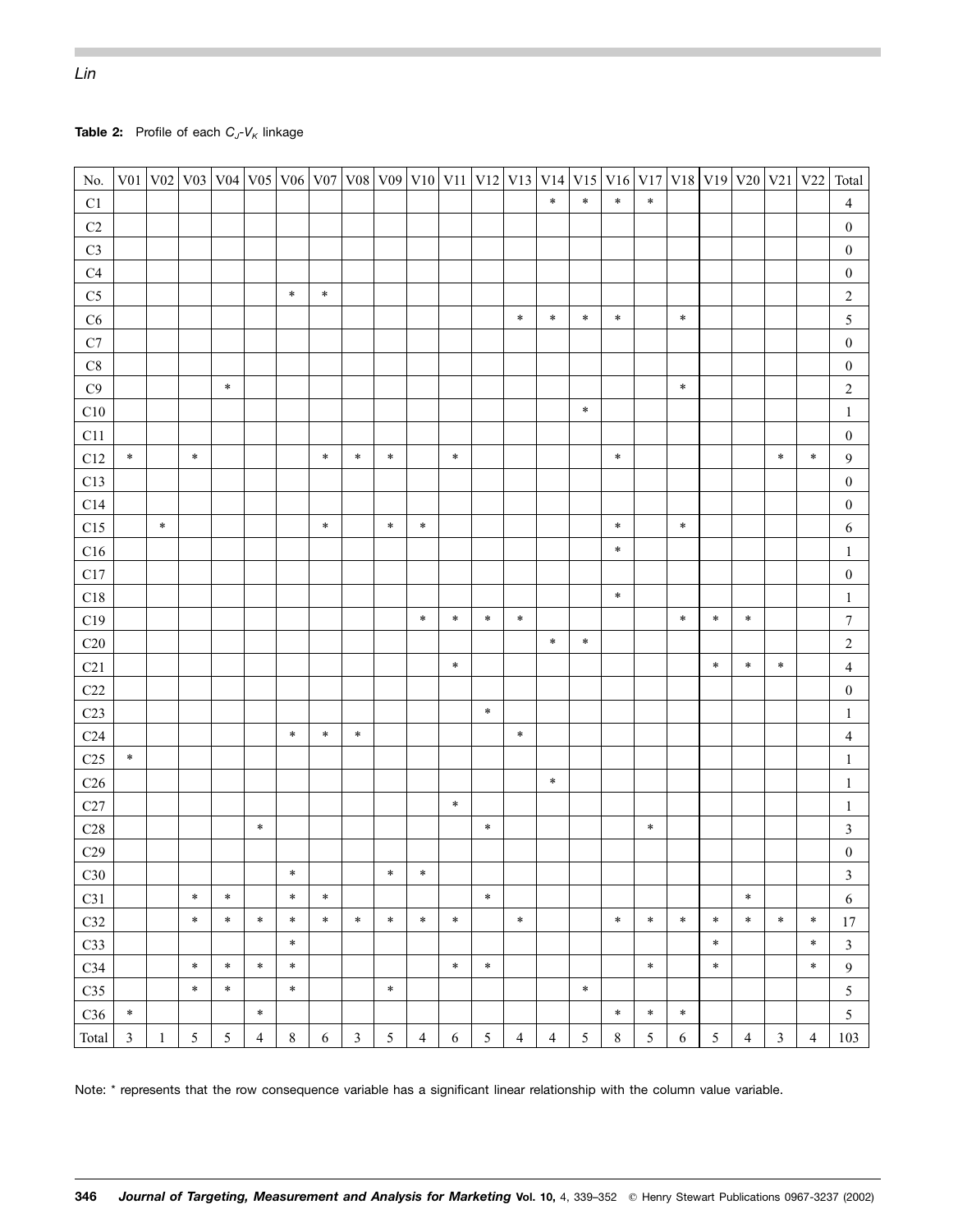| <b>Attribute</b><br>factor<br>(number of<br>attribute<br>variables)            | $AF-C$<br>(average<br>linkages)                                                     | $AF-C-V$<br>(average<br>linkages)                                                      | AF-Cf-Vi                                                                              | AF-Cp-Vi                       | AF-Cf-Vt                                                    | AF-Cp-Vt                                       |
|--------------------------------------------------------------------------------|-------------------------------------------------------------------------------------|----------------------------------------------------------------------------------------|---------------------------------------------------------------------------------------|--------------------------------|-------------------------------------------------------------|------------------------------------------------|
| AF1(8)<br>AF2(11)<br>AF3(11)<br>AF4(5)<br>AF5(5)<br>AF6(2)<br>AF7(3)<br>AF8(3) | 17(2.1)<br>21(1.9)<br>30(2.7)<br>13(2.6)<br>10(2.0)<br>10(5.0)<br>12(4.0)<br>6(2.0) | 39(4.9)<br>46(4.2)<br>65(5.9)<br>15(3.0)<br>31(6.2)<br>22(11.0)<br>36(12.0)<br>17(5.7) | 8<br>5<br>$\overline{2}$<br>$\overline{2}$<br>9<br>$\mathbf 0$<br>$\overline{2}$<br>0 | 18<br>43<br>8<br>13<br>20<br>9 | 20<br>10<br>$\Omega$<br>$\Omega$<br>8<br>4<br>5<br>$\Omega$ | $\overline{4}$<br>13<br>20<br>5<br>5<br>9<br>8 |

Table 3: Profile of each AF<sub>M</sub>-C-V linkage

Notes: *Cf*: Functional Consequence; *Cp*: Psychosocial/Social Consequence; *Vi*: Instrumental Value; *Vt*: Terminal Value

**Table 4:** Profile of *C-V* linkages based on level categories

| <b>Consequence levels</b> | Value levels<br>Instrumental value | <b>Terminal value</b> |
|---------------------------|------------------------------------|-----------------------|
| Functional consequence    | 10                                 | 13                    |
| Psychological consequence | 49                                 | 31                    |

#### **Analysis of** *AF-C-V* **linkages**

The purpose of factor analysis is to group similar characteristics of attribute variables. The factor analysis through the Varimax Method classified 48 attribute variables into the eight attribute factors (AFs) listed in Appendix 1. In the marketing literature, two broad levels of product consequences after product use were distinguished as functional and psychosocial.<sup>49</sup> Functional consequences are tangible outcomes resulting from product use and more directly experienced by consumers. In contrast, psychological consequences of product use are less tangible and more individualised outcomes, such as how the product makes the consumer feel. Based on functional and psychological classifications, 36 consequence variables were divided into the two levels shown in Appendix 2. Following the Rokeach<sup>50</sup> classifications, this study classified 22 value variables into instrumental values

and terminal values as shown in Appendix 2. Table 3 is a profile of each *AF-C-V* linkage derived from the information provided in Tables 1 and 2 and the level classifications of Appendix 2.

In this research, Table 3 shows the linkages of each attribute factor with different levels of consequence and value variables. *AF*3, for example, is the most important attribute factor, involving 30 *AF-C* linkages. Considering the number of variables included in each attribute factor, *AF*6 has the highest average *AF-C* linkages.

Comparing the different levels of *C-V* linkages in Table 4, 'psychological consequence' and 'instrumental value' have the highest linkage frequency. This means to satisfy the consumers' value demands, the marketer must satisfy their psychological consequence desires. Consequently, understanding which product attributes (service items) can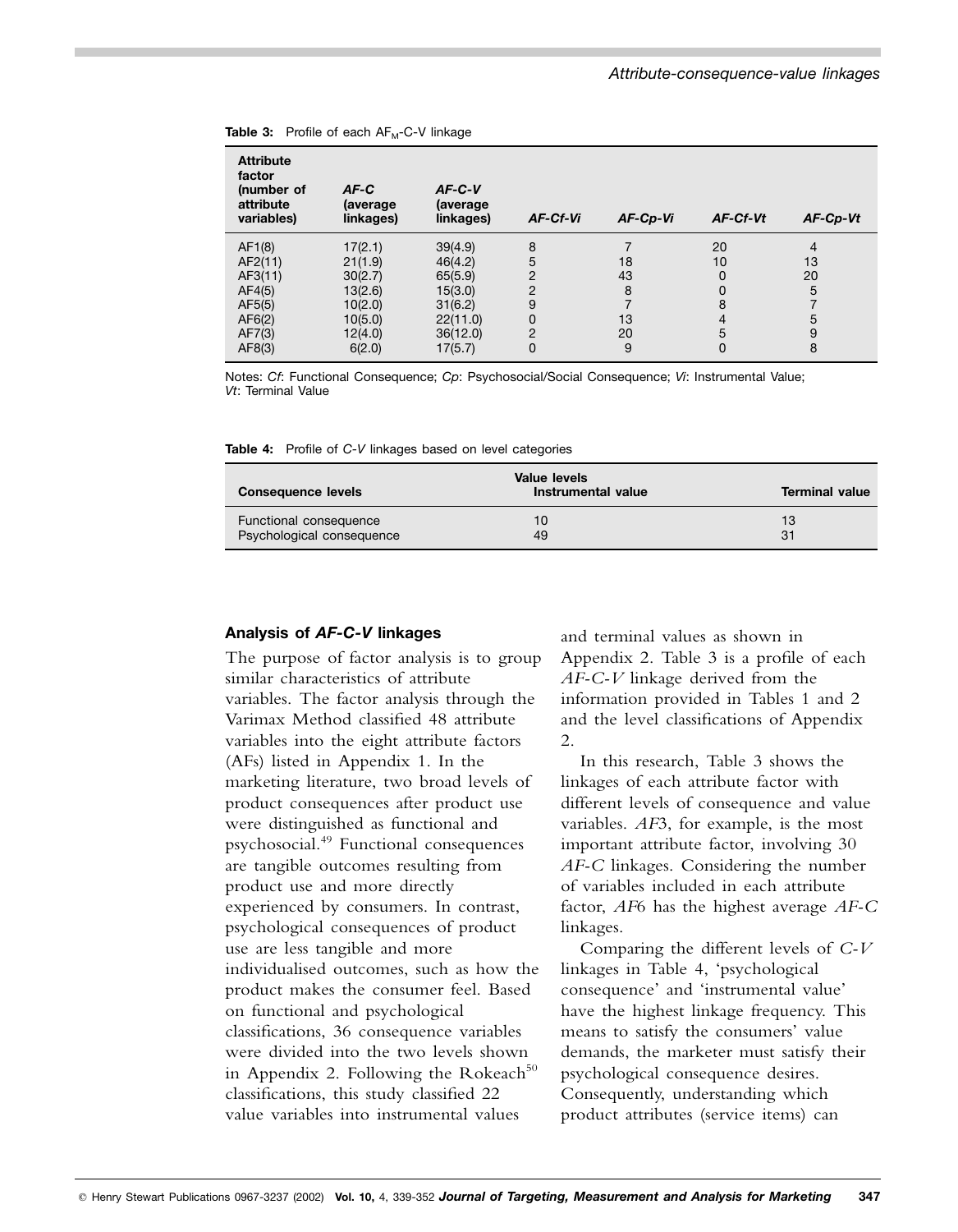

**Figure 1** The comparison of traditional MEC analysis and *A-C-V* linear regression analysis

achieve consumer's psychological consequence desire is important. The researcher further analysed the linkages of *AF* with different levels of *C* and *V* variables in Table 3. The results show that *AF*3–psychological consequence–instrumental value has the highest linkage frequency. Thus, upon consumption, the product's attribute factors yield to psychological level of consequences, contributing to the instrumental value of consumer satisfaction.

## **Comparison of traditional MEC analysis and the new integrated methodology**

In this study, a new integrated methodology, based on MEC analysis and the linear regression analysis, was proposed to enhance traditional MEC methodology and give marketers a better understanding regarding the relative importance of product attributes. Figure 1 illustrates the frameworks of the

traditional MEC methodology and the new integrated methodology proposed in this study. These two methodologies begin by collecting a particular product attribute and end by formulating marketing strategies. The major difference between these two methodologies is the way data are collected. The traditional MEC methodology uses in-depth interviewing to collect data. In this study, the purpose of in-depth interviewing was to identify the differences between the attribute variables of secondary data and the attribute preference of consumers in order to determine the base variables for designing a structural questionnaire. The traditional MEC analysis is a qualitative analysis; the new integrated analysis is a quantitative analysis. Quantitative analysis can avoid the possible response bias created by unknown variables during interviewer and interviewee interaction. Furthermore, quantitative analysis can be used in various analyses, contributing to the understanding of consumers' product knowledge.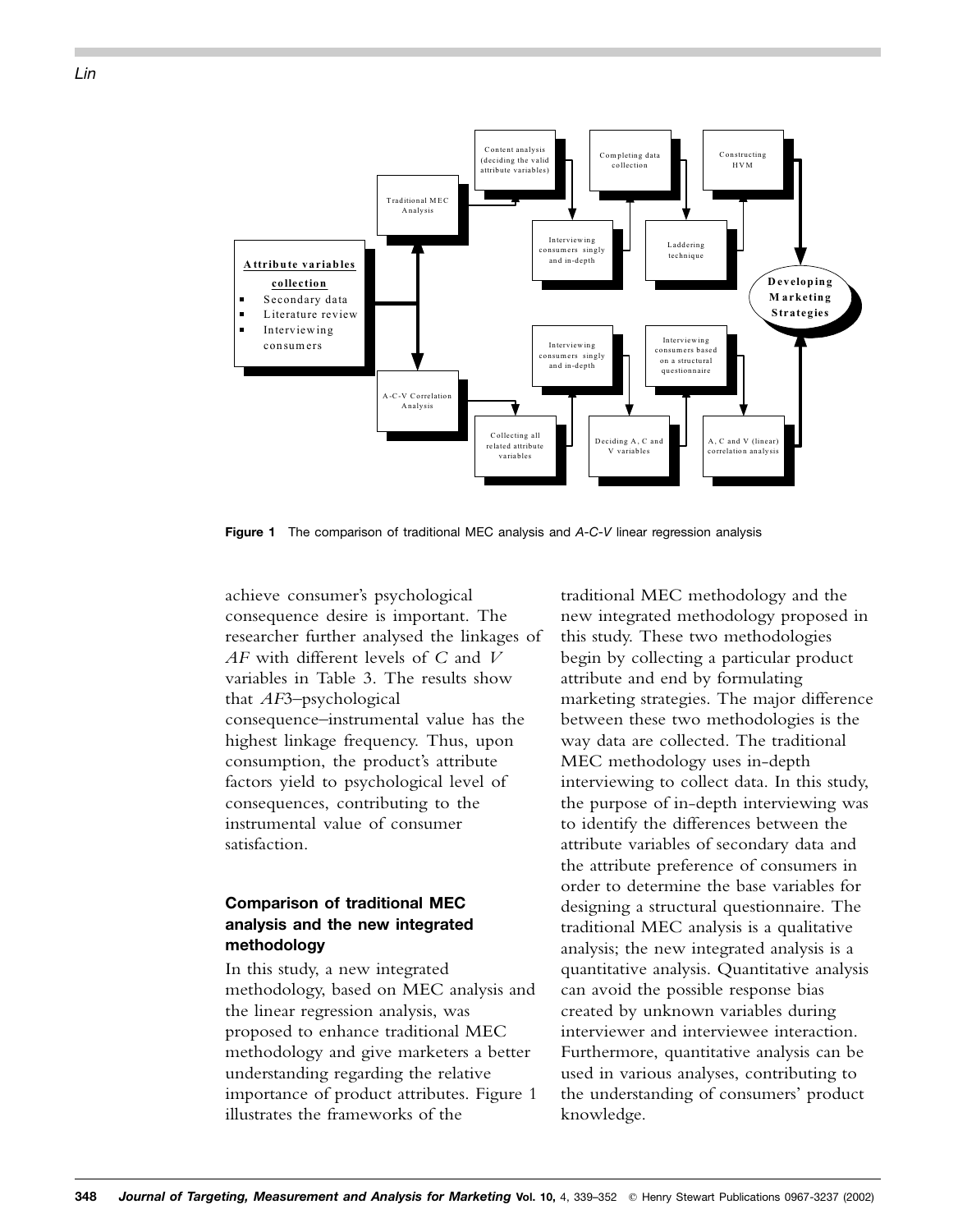

**Figure 2** The *A-C* and *A-V* linkage charts

Based on the information provided in Table 3, marketers can formulate product–attribute (service items) mix of the CVS service items and identify the different levels of consumers' value demands upon consumption to attain consumers' satisfaction and further strengthen the CVS competitive advantages.

# **IMPLICATIONS**

## **Marketing strategy for CVS**

#### Product differentiation strategy

Figure 2 is derived from the data provided in Table 1, which includes *A-C* and *A-V* linkage charts. In the *A-C* linkage chart, A15 has the highest *A-C* linkage frequency. Providing a 'photo booth' (A15) machine is positively associated with 'fun' (C32) (see A15–C32 linkage in Table 1). This means that 'photo booth' yields 'fun' consequence upon consumption, contributing to 17 values of consumer satisfaction (see C32–*Vi* linkage in Table

2). That is, the CVS must adhere to the 'photo booth' product differentiation strategy. Again, in the *A-V* linkage chart, A15 also has the highest *A-V* linkage frequency, meaning CVS can achieve consumers' value demands through the 'photo booth' product differentiation strategy.

## Product-mix strategies

In Table 3, *AF*3-*Cp-Vi* linkage has the highest frequency (43 times). Thus, if the targeted consumers prefer psychological consequences and instrumental values, the product-mix strategy in CVS must focus on the service items in *AF*3.

## Other marketing strategy

CVS member club is a principal approach to increasing consumer brand loyalty. CVS can offer club members price discounts or free services. In Figure 2, for example, CVS can provide club members half price for using 'Xerox-copy' (A01) or 'photo booth' (A15) and no extra charge for 'mail-order service' (A09) to achieve consumers' value satisfaction and increase brand loyalty.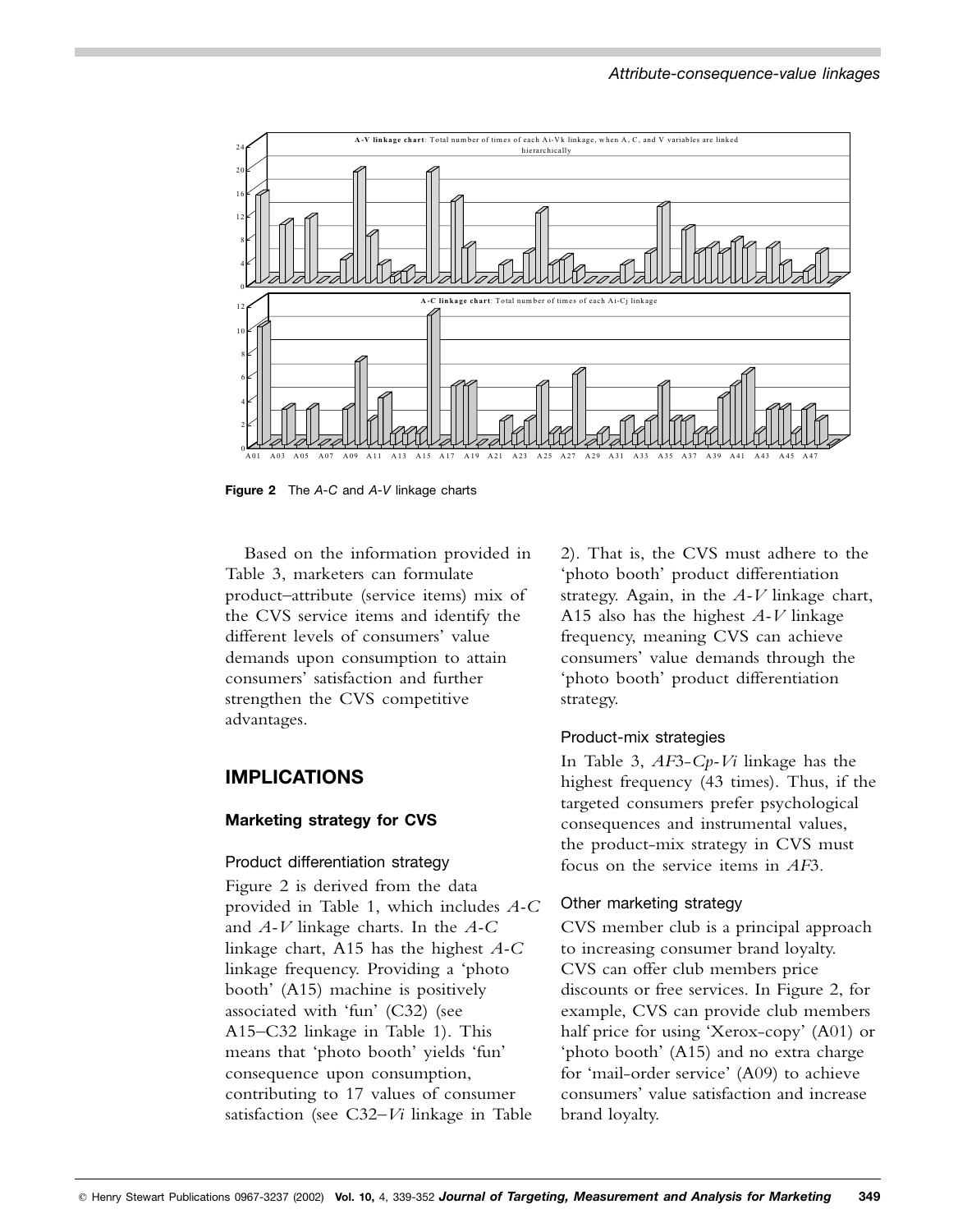## **Applications of** *A-C-V* **linkage**

The methodologies based on traditional MEC methodology such as APT, LVQ and CDA all exhibit a certain degree of researcher or interviewer subjectivity. Adopting a structural questionnaire for consumer responses and applying statistic analysis can eliminate the issue of response bias. The researcher used linear regression to test the linear relations of *A/C/V* variables, utilised *A-C-V* linkages to develop effective marketing strategies and give marketers a useful tool for understanding their consumers' product knowledge.

*A-C-V* linkages indicate the consumers' product perceptions. Applying the perception analysis to CVS service items and using factor analysis to group those service items was effective in developing an appropriate product-mix. The method can help the service industry develop intangible product-mix strategies. Besides understanding why intangible product-mix can satisfy consumer's value demands, marketers can utilise the analysis of *A-C-V* linkages to investigate the characteristics of target markets such as demographic and geographic variables.<sup>51</sup> With this information marketers can analyse individual consumer's value demand to develop or improve CVS service items and strengthen competitive advantage.

Each product attribute or product attribute factor can satisfy different consumer consequence or value. Table 1 shows that each product attribute yields positive consequences upon product consumption though the linkage frequencies are different. Simultaneously, consequence variables and value variables were divided into two levels in Table 3. Through grouping, the number of times that the attribute factor linked with that of consequences and values was different. In other words, considering the characteristics of target customers for the

CVS or service industry, marketers can simply follow the technique proposed in this paper so that their service items attain the highest positive *A-C-V* linkage times and achieve consumers' value satisfaction.

#### **References**

- 1 Olson, J. C. and Reynolds, T. J. (1983) 'Understanding consumers' cognitive structures: Implications for advertising strategy', in Percy, L. and Woodside, A. (eds) 'Advertising and consumer psychology', Lexington Books, Lexington, MA.
- 2 Gutman, J. (1991) 'Exploring the nature of linkages consequences and values', *Journal of Business Research*, Vol. 22, pp. 143–148.
- 3 Walker, B. A. and Olson, J. C. (1991) 'Means-end chains: Connecting products with self', *Journal of Business Research*, Vol. 22, pp. 111–118.
- 4 Doucette, W. R. and Wiederholt, J. B. (1992) 'Measuring product meaning for prescribed medication using a means-end chain model', *Journal of Health Care Marketing*, Vol. 12, pp. 48–54.
- 5 Thompson, C. J. (1997) 'Interpreting consumers: A hermeneutical framework for deriving marketing insights from the texts of consumers' consumption stories', *Journal of Marketing Research*, Vol. 34, pp. 438–455.
- 6 Claeys, C., Swinnen, A. and Abeele, P. V. (1995) 'Consumers' means-end chains for ''think'' and ''feel'' products', *International Journal of Research in Marketing*, Vol. 12, pp. 193–208.
- 7 Gutman, J. (1997) 'Means-end chains as goal hierarchies', *Psychology & Marketing*, Vol. 14, pp. 545–560.
- 8 Gutman, J. (1982) 'A means-end chain model based on consumer categorization processes', *Journal of Marketing*, Vol. 46, pp. 60–72.
- 9 Reynolds, T. J. and Olson, J. C. (1998) 'The means-end approach to understanding consumer decision-making: Applications to marketing and advertising strategy', Lawrence Erlbaum Associates, Inc., Hillsdale, NJ.
- 10 Bettman, J. R. (1986) 'Consumer psychology', *Annual Review of Psychology*, Vol. 37, pp. 257–289.
- 11 Jacoby, J., Chestnut, R., Weigl, K. and Fisher, W. (1976) 'Prepurchase information acquisition: Description of a process methodology, research paradigm, and pilot investigation', *Advances in Consumer Research*, Vol. 3, pp. 306–314.
- 12 Bettman, J. R. and Park, C. W. (1980) 'Effects of prior knowledge and experience and phase of the choice process on consumer decision process: A protocol analysis', *Journal of Consumer Research*, Vol. 7, pp. 234–248.
- 13 Rosch, E. (1975) 'Cognitive representation of semantic categories', *Journal of Experimental Psychology*, Vol. 104, pp. 192–233.
- 14 Rosch, E., Mervis, C. B., Gray, W. D., Johnson, D. M. and Boyes-Braem, P. (1976) 'Basic objects in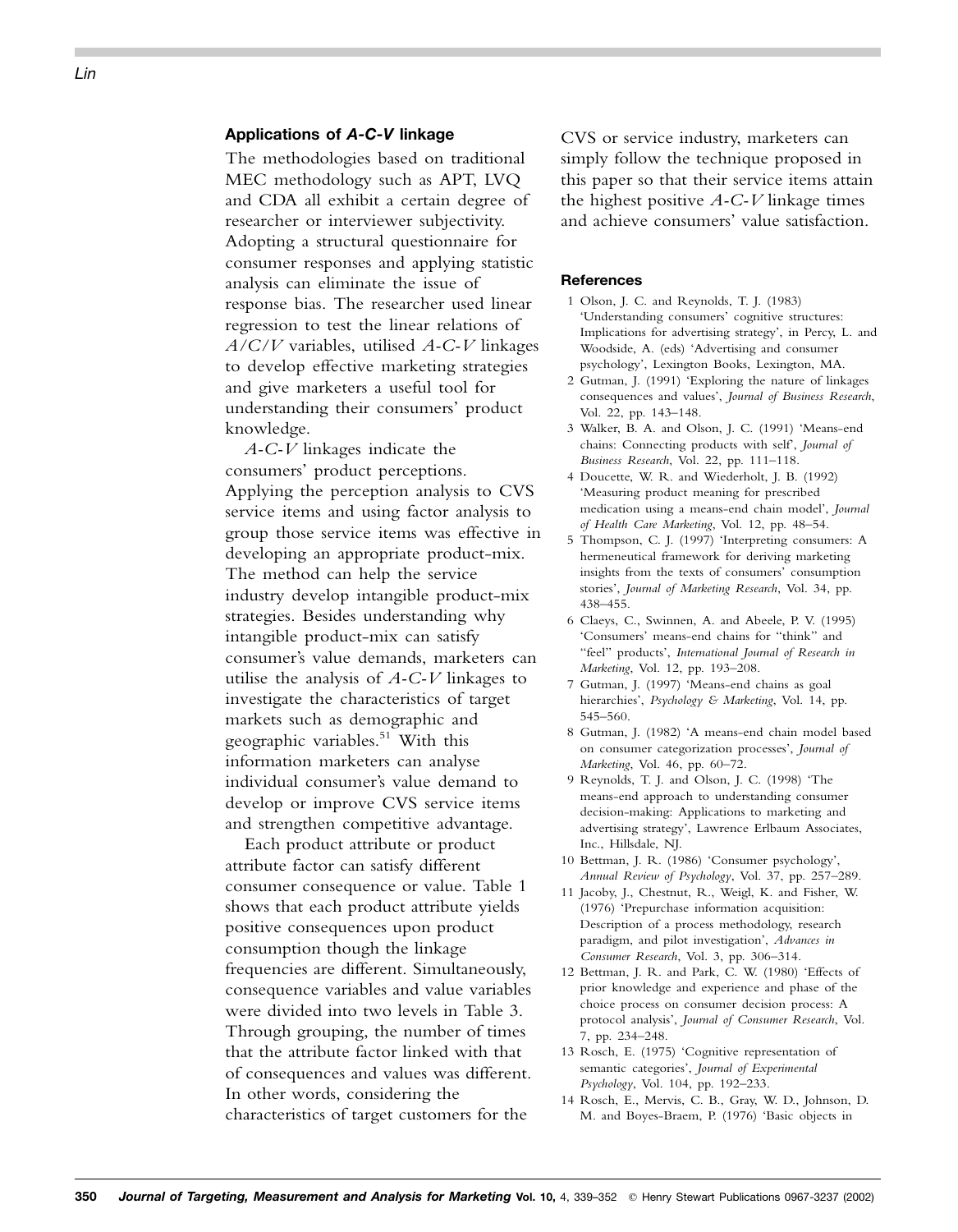natural categories', *Cognitive Psychology*, Vol. 8, pp. 382–439.

- 15 Graeff, T. R. and Olson, J. C. (1994) 'Consumer inference as part of product comprehension', *Advances in Consumer Research*, Vol. 21, pp. 201–207.
- 16 Simmons, C. J. and Lynch, J. G. (1991) 'Inference effects without inference making? Effects of missing information on discounting and use of presented information', *Journal of Consumer Research*, Vol. 17, pp. 477–491.
- 17 Prakash, V. (1986) 'Segmentation of women's market based on personal values and the means-end chain model: A framework for advertising strategy', *Advances in Consumer Research*, Vol. 13, pp. 215–220.
- 18 Jensen, H. R. (1996) 'The interrelationship between customer and consumer value', *Asia Pacific Advances in Consumer Research*, Vol. 2, pp. 60–63.
- 19 Han, J. K. (1998) 'Brand extensions in a competitive context: Effects of competitive targets and product attribute typicality on perceived quality', *Academy of Marketing Science Review*, Online, 98 (01).
- 20 Zeithaml, V. A. (1988) 'Consumer perceptions of price, quality, and value: A means-end model and synthesis of evidence', *Journal of Marketing*, Vol. 52, pp. 2–22.
- 21 Gengler, C. E. and Reynolds, T. J. (1995) 'Consumer understanding and advertising strategy: Analysis and strategic translation of laddering data', *Journal of Advertising Research*, Vol. 35, pp. 19–33.
- 22 Reynolds, T. J. and Gutman, J. (1988) 'Laddering theory, method, analysis, and interpretation', *Journal of Advertising Research*, Vol. 28, pp. 11–29.
- 23 Day, G. S., Shocker, A. O. and Srivastava, R. K. (1979) 'Consumer-oriented approaches to identifying product-markets', *Journal of Marketing*, Vol. 43, pp. 8–19.
- 24 Gutman, J. (1981) 'A means-end model for facilitating analyses of product markets based on consumer judgment', *Advances in Consumer Research*, Vol. 8, pp. 116–121.
- 25 Rokeach, M. J. (1968) 'Beliefs, attitudes, and values', Jossey Bass, San Francisco.
- 26 Howard, J. A. (1977) 'Consumer Behavior: Application of Theory', McGraw-Hill Book Company, New York.
- 27 Vinson, D. E., Scott, J. E. and Lamont, L. H. (1977) 'The role of personal values in marketing and consumer behavior', *Journal of Marketing*, Vol. 41, pp. 44–50.
- 28 Rallapalli, K. C., Vitell, S. J. Jr. and Szeinbach, S. (2000) 'Marketers' norms and personal value: An empirical study of marketing professionals', *Journal of Business Ethics*, Vol. 24, pp. 65–75.
- 29 Kahle, L. R. and Kennedy, P. (1989) 'Using the list of values (LOV) to understand consumers', *Journal of Consumer Marketing*, Vol. 6, pp. 5–12.
- 30 Hofstede, F. T. and Steenkamp, J-B. E. M. (1999) 'International market segmentation based on consumer–product relations', *Journal of Marketing Research*, Vol. 36, pp. 1–17.
- 31 Kahle, L. R. (1986) 'The nine nations of north

America and the value basis of geographic segmentation', *Journal of Marketing*, Vol. 50, pp. 37–47.

- 32 Kotler, P. (1997) 'Marketing management, analysis, planning, implementation, and control', 9th ed., Prentice-Hall Inc., NJ, USA., pp. 257.
- 33 Loudon, D. L. and Bitta, A. J. D. (1993) 'Consumer behavior: Concepts and applications', 4th ed., McGraw-Hill Inc., Singapore, pp. 100–107.
- 34 Rokeach, M. J. (1973) 'The nature of human values', The Free Press, New York.
- 35 Prakash (1986) *op. cit*.
- 36 Bartos, R. (1977) 'The moving target: The impact of women's employment on consumer behavior', *Journal of Marketing*, Vol. 41, pp. 31–37.
- 37 Bartos, R. (1978) 'What every marketer should know about women?', *Harvard Business Review*, pp. 73–85.
- 38 Rokeach (1973) *op. cit*.
- 39 Coleman, R. P. (1983) 'The continuing significance of social class to marketing', *Journal of Consumer Research*, Vol. 10, pp. 265–278.
- 40 Hofstede, F. T. (1998) 'An investigation into the association pattern technique as a quantitative approach to measuring means-end chains', *International Journal of Research in Marketing*, Vol. 15, pp. 37–50.
- 41 Aurifeille, J. M., Quester, P. G., Hall, H. and Lockshin, L. (1999) 'Investigating situational effects in wine consumption: A means-end approach', *European Advances in Consumer Research*, Vol. 4, pp. 104–111.
- 42 Reynolds, T. J. and Perkins, W. S. (1987) 'Cognitive differentiation analysis: A new methodology for assessing the validity of means-end hierarchies', *Advances in Consumer Research*, Vol. 14, pp. 109–113.
- 43 Valette-Florence, P. and Rapacchi, B. (1991) 'Improvements in means-end chain analysis: Using graph theory and correspondence analysis', *Journal of Advertising Research*, Vol. 31, pp. 30–45.
- 44 Lin, C-F. and Yeh, M-Y. (2000) 'Means-end chains and cluster analysis: An integrated approach to improving marketing strategy', *Journal of Targeting, Measurement and Analysis for Marketing*, Vol. 9, pp. 20–35.
- 45 Gengler, C. E., Klenosky, D. B. and Mulvey, M. S. (1995) 'Improving the graphic representation of means-end results', *International Journal of Research in Marketing*, Vol. 12, pp. 245–256.
- 46 Lin, C-F. and Fu, H-H. (2001) 'Exploring logic construction on MECs to enhance marketing strategy', *Marketing Intelligence and Planning*, Vol. 19, No. 5, pp. 362–367.
- 47 Hair, J. F. Jr., Anderson, R. E., Tatham, R. L. and Black W. C. (1993) 'Multivariate data analysis', 4th ed., Prentice-Hall Inc., NJ, USA, pp. 328.
- 48 Green, P. E., Wind, Y. and Jain, A. K. (1972) 'Benefit bundle analysis', *Journal of Advertising Research*, Vol. 12, pp. 32–36.
- 49 Peter, J. P. and Olson, J. C. (1993) 'Consumer behavior and marketing strategy', 3rd ed., Richard D. Irwin, Inc., p. 93.
- 50 Rokeach (1973) *op. cit*.
- 51 Kotler (1997) *op. cit*.